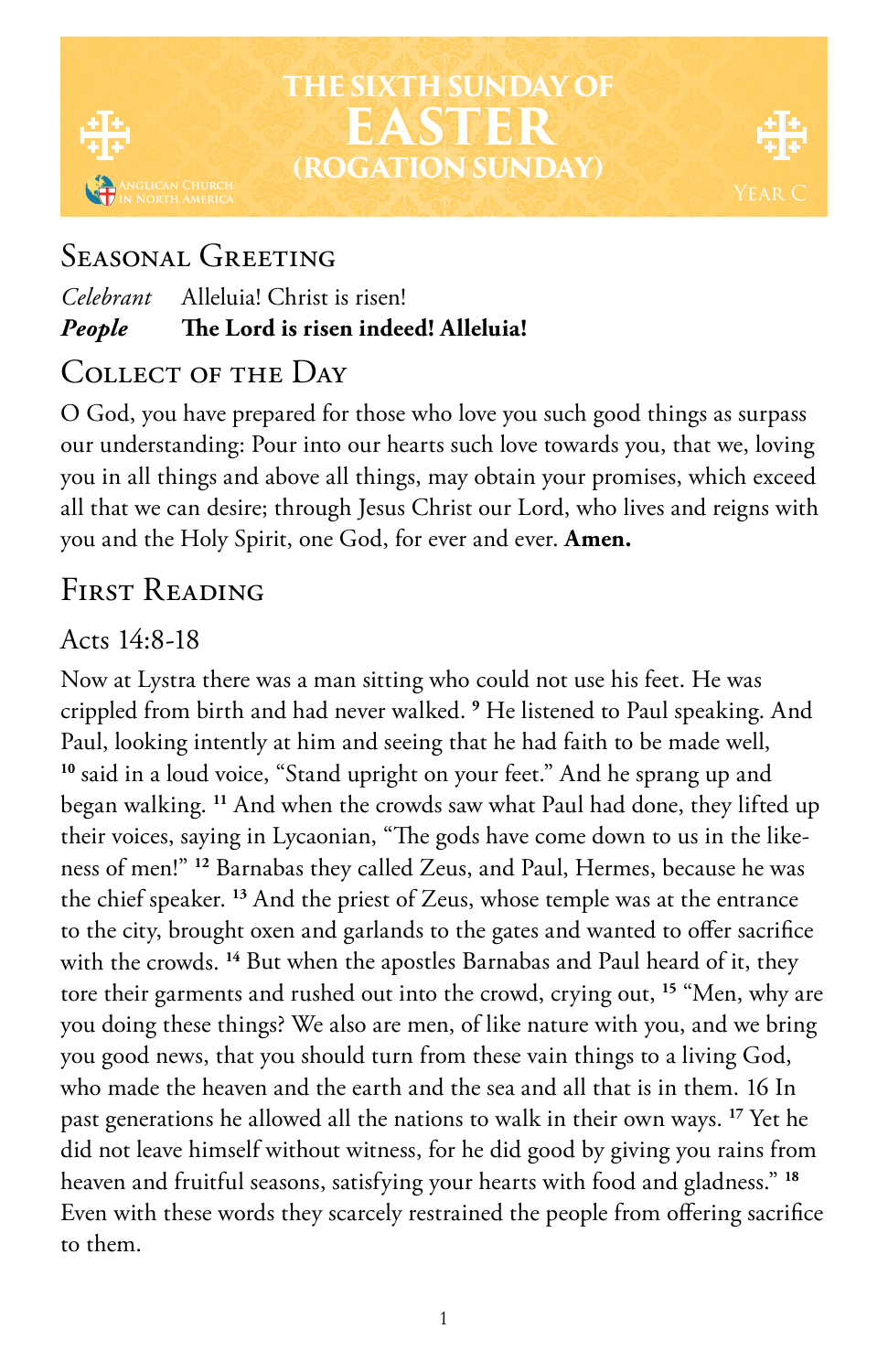### OR

Joel 2:21-27

"Fear not, O land; be glad and rejoice, for the LORD has done great things! **<sup>22</sup>** Fear not, you beasts of the field, for the pastures of the wilderness are green; the tree bears its fruit; the fig tree and vine give their full yield.

**<sup>23</sup>** "Be glad, O children of Zion, and rejoice in the LORD your God, for he has given the early rain for your vindication; he has poured down for you abundant rain, the early and the latter rain, as before.

**<sup>24</sup>** "The threshing floors shall be full of grain; the vats shall overflow with wine and oil. **<sup>25</sup>** I will restore to you the years that the swarming locust has eaten, the hopper, the destroyer, and the cutter, my great army, which I sent among you.

**<sup>26</sup>** "You shall eat in plenty and be satisfied, and praise the name of the LORD your God, who has dealt wondrously with you. And my people shall never again be put to shame. **<sup>27</sup>** You shall know that I am in the midst of Israel, and that I am the LORD your God and there is none else. And my people shall never again be put to shame.

*Reader:* The word of the Lord.

### *People:* **Thanks be to God.**

# Psalter Verses

*(In said services, the psalm verses may be placed between the Epistle and the Gospel, with the congregation standing in preparation for the Gospel. At services where there is a hymn or canticle before the Gospel, the psalm might be said between the Old Testament and Epistle, the people seated.)*

# Psalm 67

- **<sup>1</sup>** May God be merciful unto us, and bless us, \* and show us the light of his countenance, and be merciful unto us.
- **<sup>2</sup>** Let your way be known upon earth, \* your saving health among all nations.
- **<sup>3</sup>** Let the peoples praise you, O God; \* indeed, let all the peoples praise you.
- **<sup>4</sup>** O let the nations rejoice and be glad, \* for you shall judge the peoples righteously, and govern the nations upon earth.
- **<sup>5</sup>** Let the peoples praise you, O God; \* let all the peoples praise you.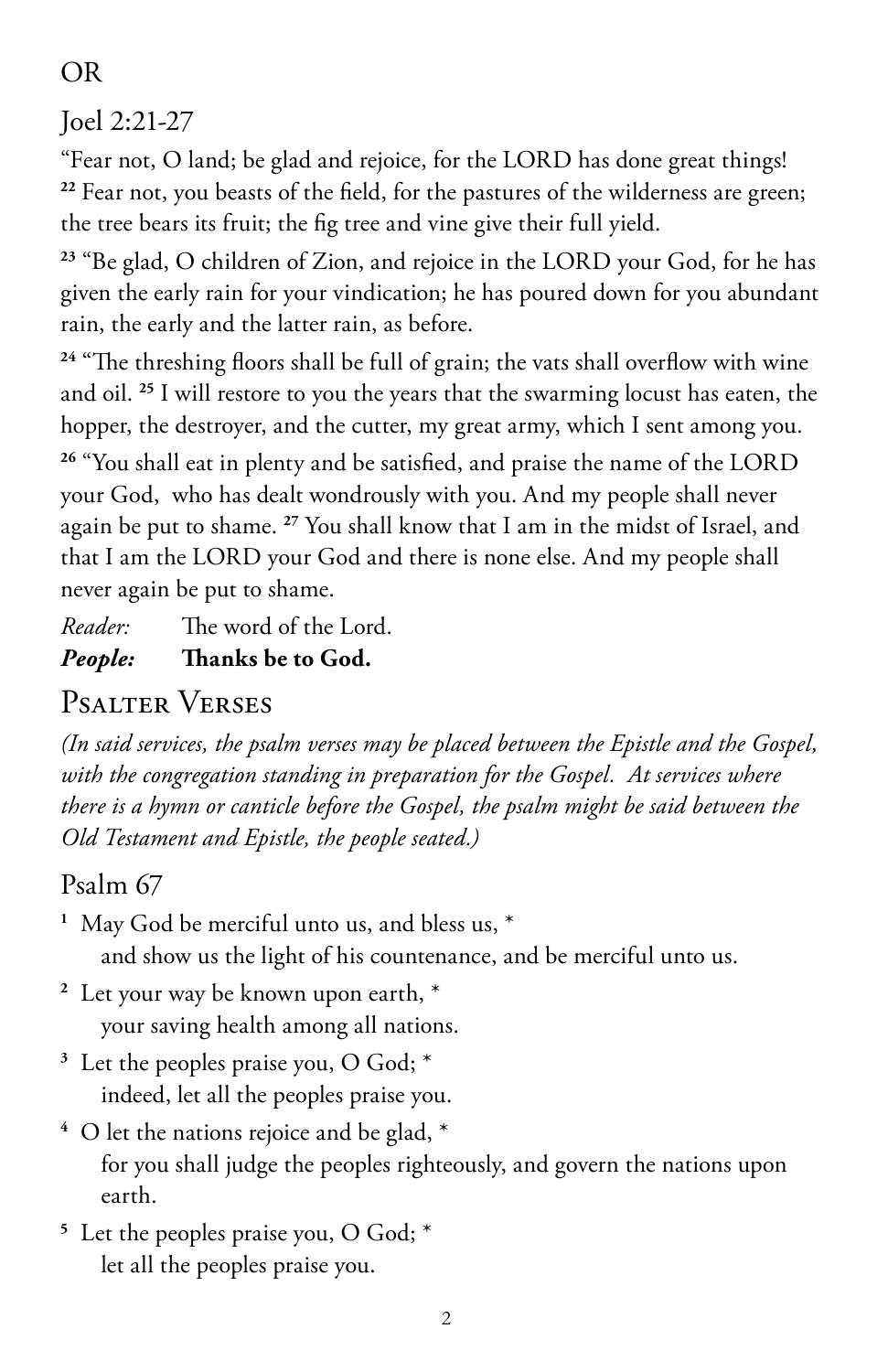- **<sup>6</sup>** Then shall the earth bring forth her increase, \* and God, even our own God, shall give us his blessing.
- **<sup>7</sup>** God shall bless us, \* and all the ends of the world shall fear him.

#### New Testament Reading

### Revelation 21:1-4,22-22:5

Then I saw a new heaven and a new earth, for the first heaven and the first earth had passed away, and the sea was no more. **<sup>2</sup>** And I saw the holy city, new Jerusalem, coming down out of heaven from God, prepared as a bride adorned for her husband. **<sup>3</sup>** And I heard a loud voice from the throne saying, "Behold, the dwelling place of God is with man. He will dwell with them, and they will be his people, and God himself will be with them as their God. <sup>4</sup> He will wipe away every tear from their eyes, and death shall be no more, neither shall there be mourning, nor crying, nor pain anymore, for the former things have passed away."

**<sup>22</sup>** And I saw no temple in the city, for its temple is the Lord God the Almighty and the Lamb. **<sup>23</sup>** And the city has no need of sun or moon to shine on it, for the glory of God gives it light, and its lamp is the Lamb. **<sup>24</sup>** By its light will the nations walk, and the kings of the earth will bring their glory into it, **<sup>25</sup>** and its gates will never be shut by day—and there will be no night there. **<sup>26</sup>** They will bring into it the glory and the honor of the nations. **<sup>27</sup>** But nothing unclean will ever enter it, nor anyone who does what is detestable or false, but only those who are written in the Lamb's book of life.

22 Then the angel showed me the river of the water of life, bright as crystal, flowing from the throne of God and of the Lamb **<sup>2</sup>** through the middle of the street of the city; also, on either side of the river, the tree of life with its twelve kinds of fruit, yielding its fruit each month. The leaves of the tree were for the healing of the nations. **<sup>3</sup>** No longer will there be anything accursed, but the throne of God and of the Lamb will be in it, and his servants will worship him. **4** They will see his face, and his name will be on their foreheads. **<sup>5</sup>** And night will be no more. They will need no light of lamp or sun, for the Lord God will be their light, and they will reign forever and ever.

*Reader:* The word of the Lord. *People:* **Thanks be to God.**